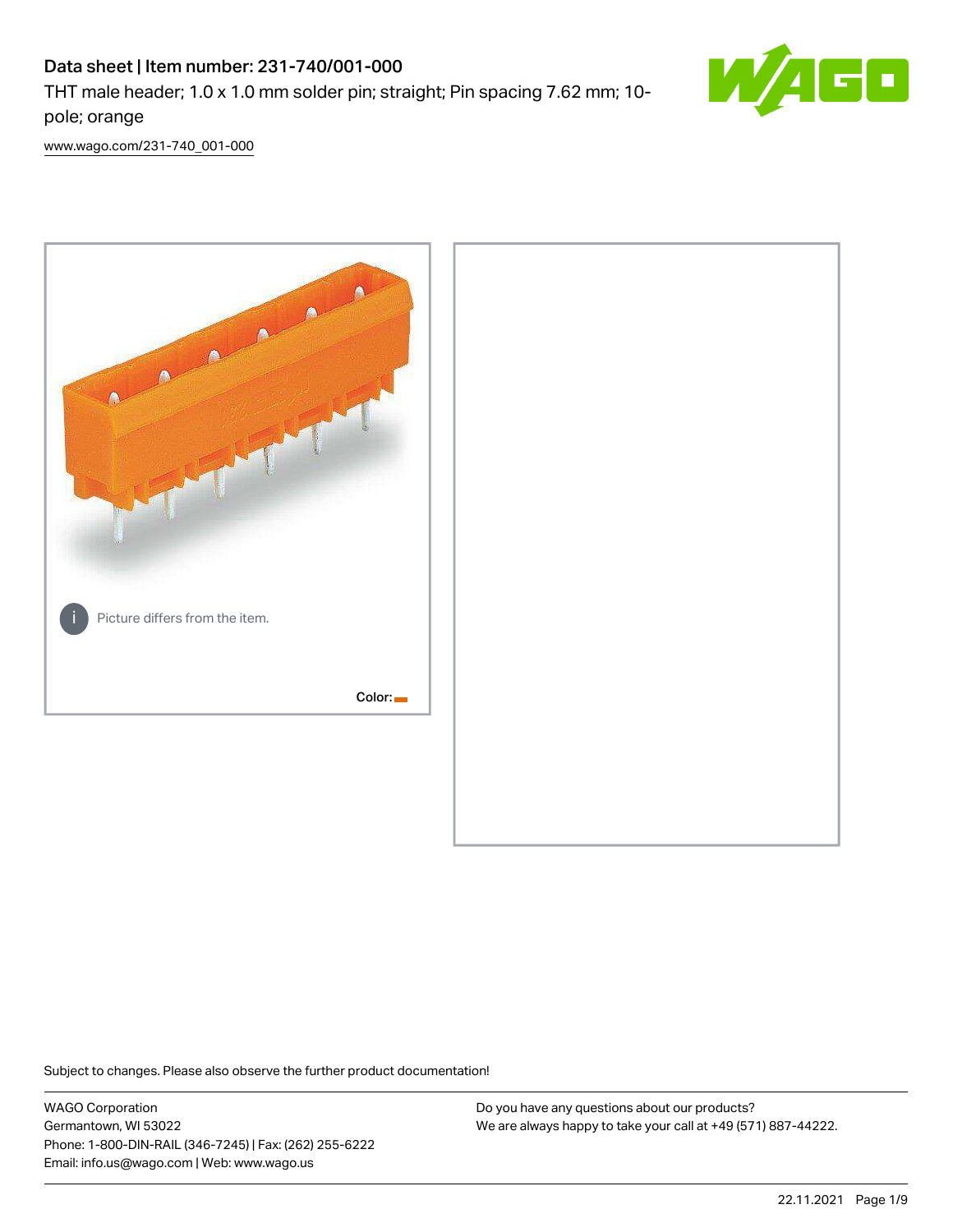

Dimensions in mm

 $L =$  (pole no.  $-1$ ) x pin spacing  $+8.2$  mm

### Item description

- **Horizontal or vertical PCB mounting via straight or angled solder pins**
- **Pin cross-section: 1 x 1 mm**
- $\blacksquare$ With coding fingers

### Data Notes

Safety information 1 The MCS – MULTI CONNECTION SYSTEM includes connectors

Subject to changes. Please also observe the further product documentation!  $\nu$ 

WAGO Corporation Germantown, WI 53022 Phone: 1-800-DIN-RAIL (346-7245) | Fax: (262) 255-6222 Email: info.us@wago.com | Web: www.wago.us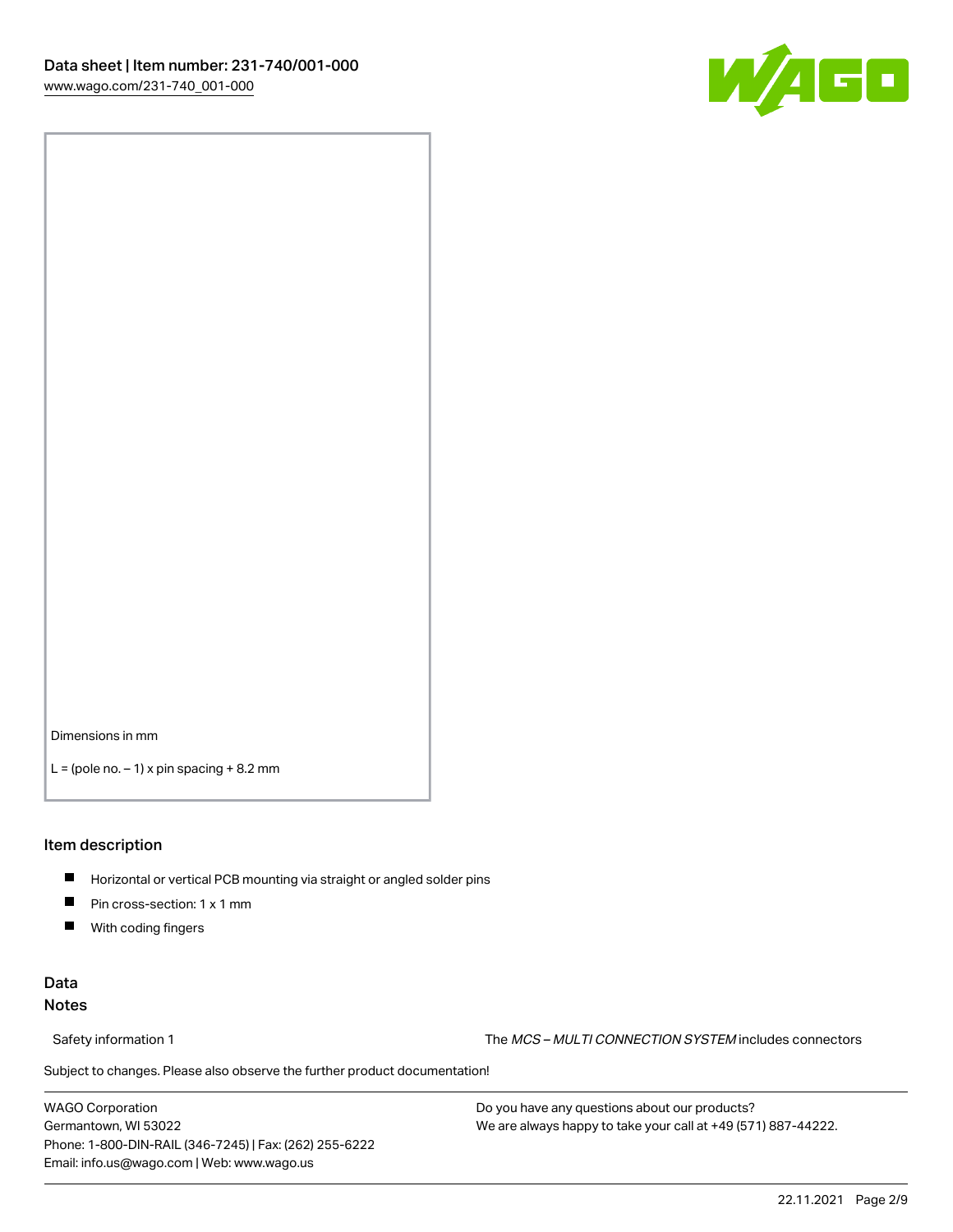

without breaking capacity in accordance with DIN EN 61984. When

|           | used as intended, these connectors must not be connected<br>/disconnected when live or under load. The circuit design should<br>ensure header pins, which can be touched, are not live when<br>unmated.                                                             |
|-----------|---------------------------------------------------------------------------------------------------------------------------------------------------------------------------------------------------------------------------------------------------------------------|
| Variants: | Other pole numbers<br>3.8 mm pin projection for male headers with straight solder pins<br>Gold-plated or partially gold-plated contact surfaces<br>Other versions (or variants) can be requested from WAGO Sales or<br>configured at https://configurator.wago.com/ |

## Electrical data

### IEC Approvals

| Ratings per                 | IEC/EN 60664-1                                                        |
|-----------------------------|-----------------------------------------------------------------------|
| Rated voltage (III / 3)     | 500 V                                                                 |
| Rated surge voltage (III/3) | 6 <sub>kV</sub>                                                       |
| Rated voltage (III/2)       | 630 V                                                                 |
| Rated surge voltage (III/2) | 6 <sub>kV</sub>                                                       |
| Nominal voltage (II/2)      | 1000V                                                                 |
| Rated surge voltage (II/2)  | 6 <sub>kV</sub>                                                       |
| Rated current               | 12A                                                                   |
| Legend (ratings)            | $(III / 2)$ $\triangle$ Overvoltage category III / Pollution degree 2 |

### UL Approvals

| Approvals per                  | UL 1059 |
|--------------------------------|---------|
| Rated voltage UL (Use Group B) | 300 V   |
| Rated current UL (Use Group B) | 10 A    |
| Rated voltage UL (Use Group D) | 300 V   |
| Rated current UL (Use Group D) | 10 A    |

# Ratings per UL

| Rated voltage UL 1977 | 600 V |
|-----------------------|-------|
| Rated current UL 1977 |       |

# CSA Approvals

| Approvals per                   | $\sim$ |
|---------------------------------|--------|
| Rated voltage CSA (Use Group B) | 300 V  |

Subject to changes. Please also observe the further product documentation!

| <b>WAGO Corporation</b>                                | Do you have any questions about our products?                 |
|--------------------------------------------------------|---------------------------------------------------------------|
| Germantown, WI 53022                                   | We are always happy to take your call at +49 (571) 887-44222. |
| Phone: 1-800-DIN-RAIL (346-7245)   Fax: (262) 255-6222 |                                                               |
| Email: info.us@wago.com   Web: www.wago.us             |                                                               |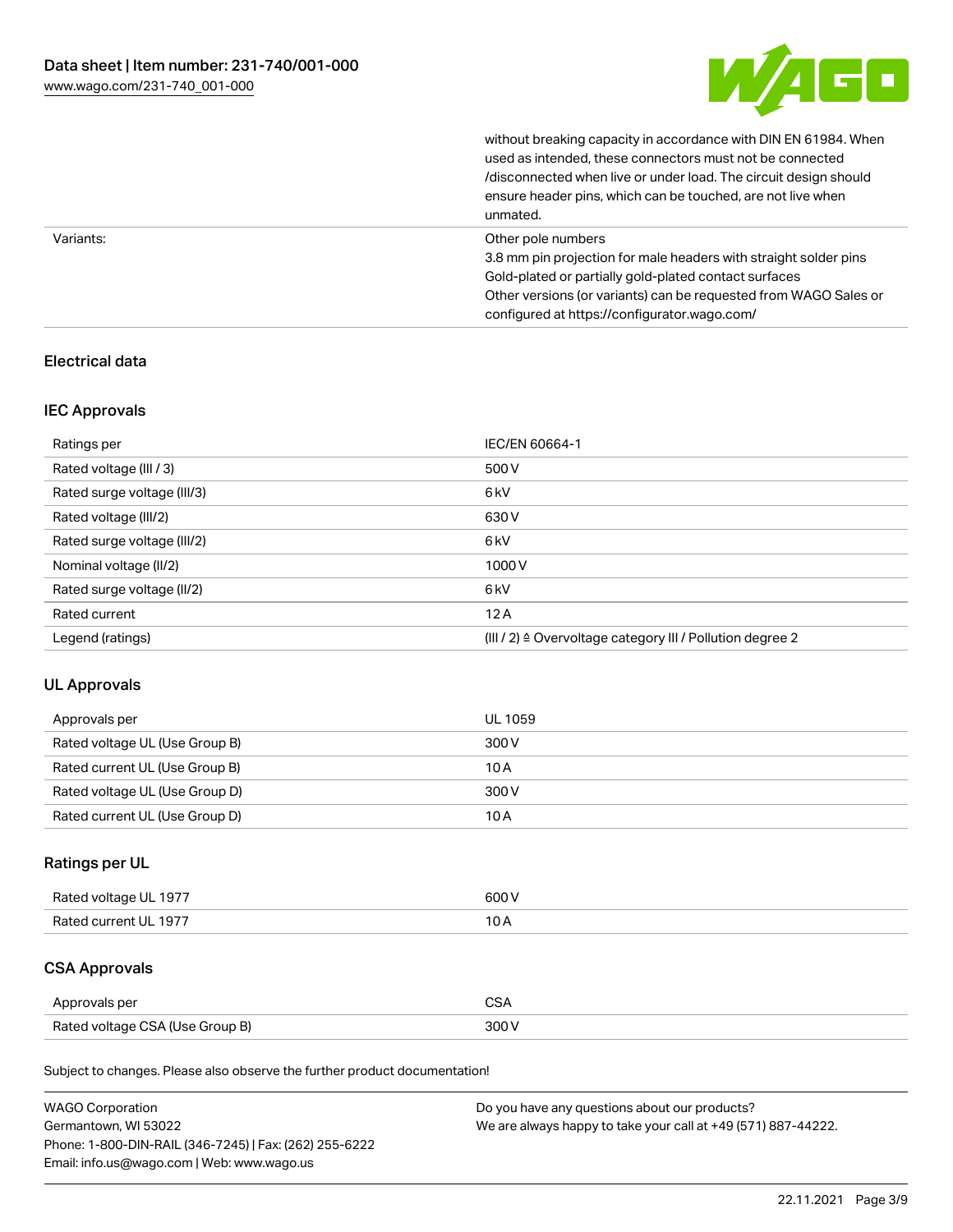[www.wago.com/231-740\\_001-000](http://www.wago.com/231-740_001-000)



| Rated current CSA (Use Group B) | 10 A  |
|---------------------------------|-------|
| Rated voltage CSA (Use Group D) | 300 V |
| Rated current CSA (Use Group D) | 10 A  |

### Connection data

| Total number of potentials | 10 |
|----------------------------|----|
| Number of connection types |    |
| Number of levels           |    |

## Connection 1

| Number of poles |  |
|-----------------|--|

### Physical data

| Pin spacing                          | 7.62 mm / 0.3 inch         |
|--------------------------------------|----------------------------|
| Width                                | 76.78 mm / 3.023 inch      |
| Height                               | 17 mm / 0.669 inch         |
| Height from the surface              | 12 mm / 0.472 inch         |
| Depth                                | 8.4 mm / 0.331 inch        |
| Solder pin length                    | $5 \,\mathrm{mm}$          |
| Solder pin dimensions                | $1 \times 1$ mm            |
| Drilled hole diameter with tolerance | $1.4$ <sup>(+0.1)</sup> mm |

### Plug-in connection

| Contact type (pluggable connector) | Male connector/plug |
|------------------------------------|---------------------|
| Connector (connection type)        | for PCB             |
| Mismating protection               | No                  |
| Mating direction to the PCB        | 90°                 |
| Locking of plug-in connection      | Without             |

# PCB contact

| PCB Contact                         | тнт                                      |
|-------------------------------------|------------------------------------------|
| Solder pin arrangement              | over the entire male connector (in-line) |
| Number of solder pins per potential |                                          |

Subject to changes. Please also observe the further product documentation!

WAGO Corporation Germantown, WI 53022 Phone: 1-800-DIN-RAIL (346-7245) | Fax: (262) 255-6222 Email: info.us@wago.com | Web: www.wago.us Do you have any questions about our products? We are always happy to take your call at +49 (571) 887-44222.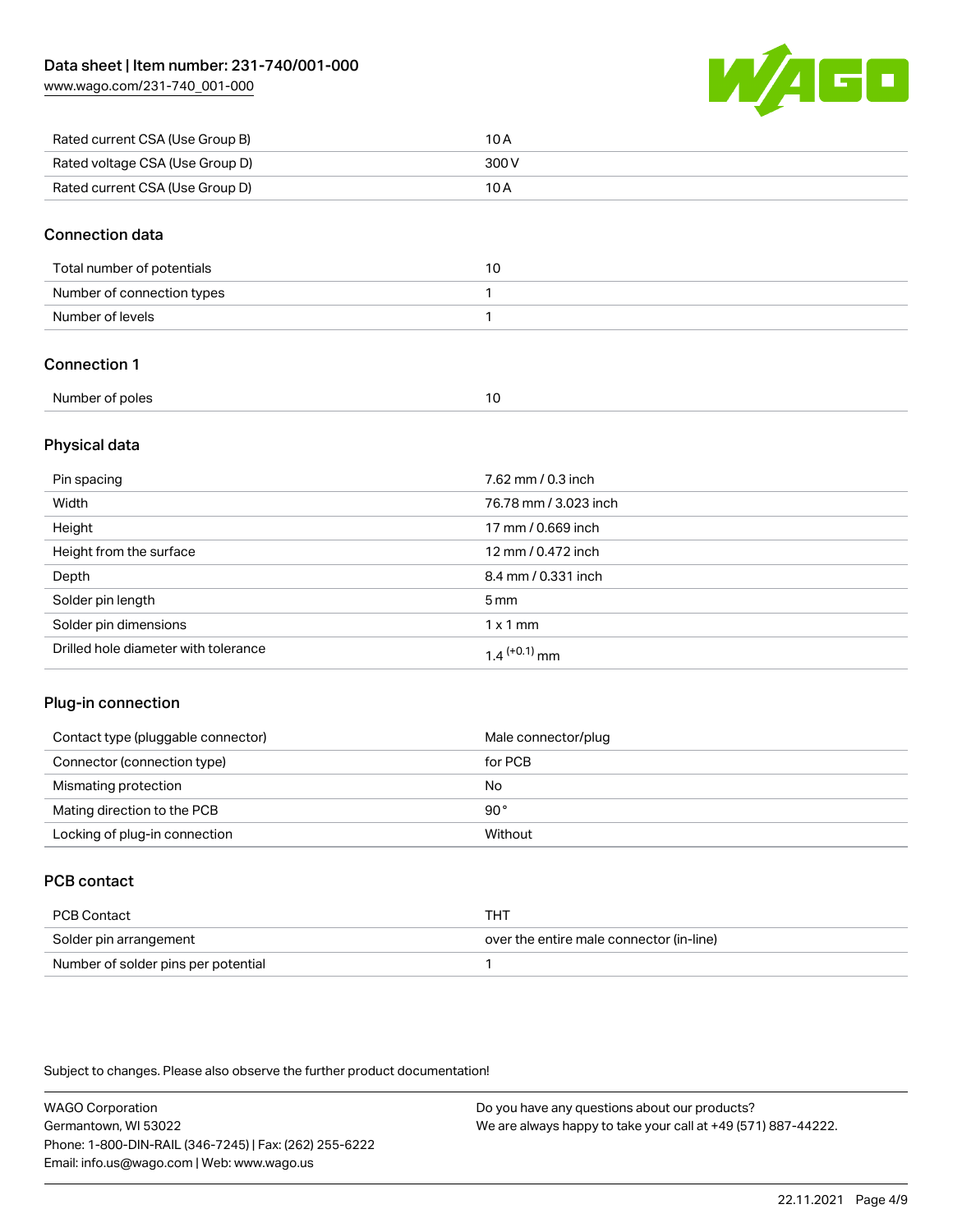

### Material data

| Color                       | orange                                 |
|-----------------------------|----------------------------------------|
| Material group              |                                        |
| Insulation material         | Polyamide (PA66)                       |
| Flammability class per UL94 | V0                                     |
| Contact material            | Electrolytic copper (E <sub>Cu</sub> ) |
| Contact plating             | tin-plated                             |
| Fire load                   | 0.079 MJ                               |
| Weight                      | 3.9 <sub>g</sub>                       |
|                             |                                        |

### Environmental requirements

| Limit temperature range | $+100 °C$<br>-60 |
|-------------------------|------------------|
|-------------------------|------------------|

# Commercial data

| Product Group         | 3 (Multi Conn. System) |
|-----------------------|------------------------|
| PU (SPU)              | 50 Stück               |
| Packaging type        | box                    |
| Country of origin     | PL                     |
| <b>GTIN</b>           | 4044918867962          |
| Customs tariff number | 8536694040             |

### Approvals / Certificates

### Country specific Approvals

| Logo | Approval                               | <b>Additional Approval Text</b> | Certificate<br>name |
|------|----------------------------------------|---------------------------------|---------------------|
|      | CВ<br><b>DEKRA Certification B.V.</b>  | IEC 61984                       | NL-39756            |
|      | <b>CSA</b><br>DEKRA Certification B.V. | C <sub>22.2</sub>               | 1466354             |

#### Ship Approvals

|      |                             |                          | Certificate |
|------|-----------------------------|--------------------------|-------------|
| Logo | Approval                    | Additional Approval Text | name        |
|      | <b>ABS</b>                  |                          | 19-         |
|      | American Bureau of Shipping |                          | HG1869876-  |

Subject to changes. Please also observe the further product documentation!

| <b>WAGO Corporation</b>                                | Do you have any questions about our products?                 |
|--------------------------------------------------------|---------------------------------------------------------------|
| Germantown, WI 53022                                   | We are always happy to take your call at +49 (571) 887-44222. |
| Phone: 1-800-DIN-RAIL (346-7245)   Fax: (262) 255-6222 |                                                               |
| Email: info.us@wago.com   Web: www.wago.us             |                                                               |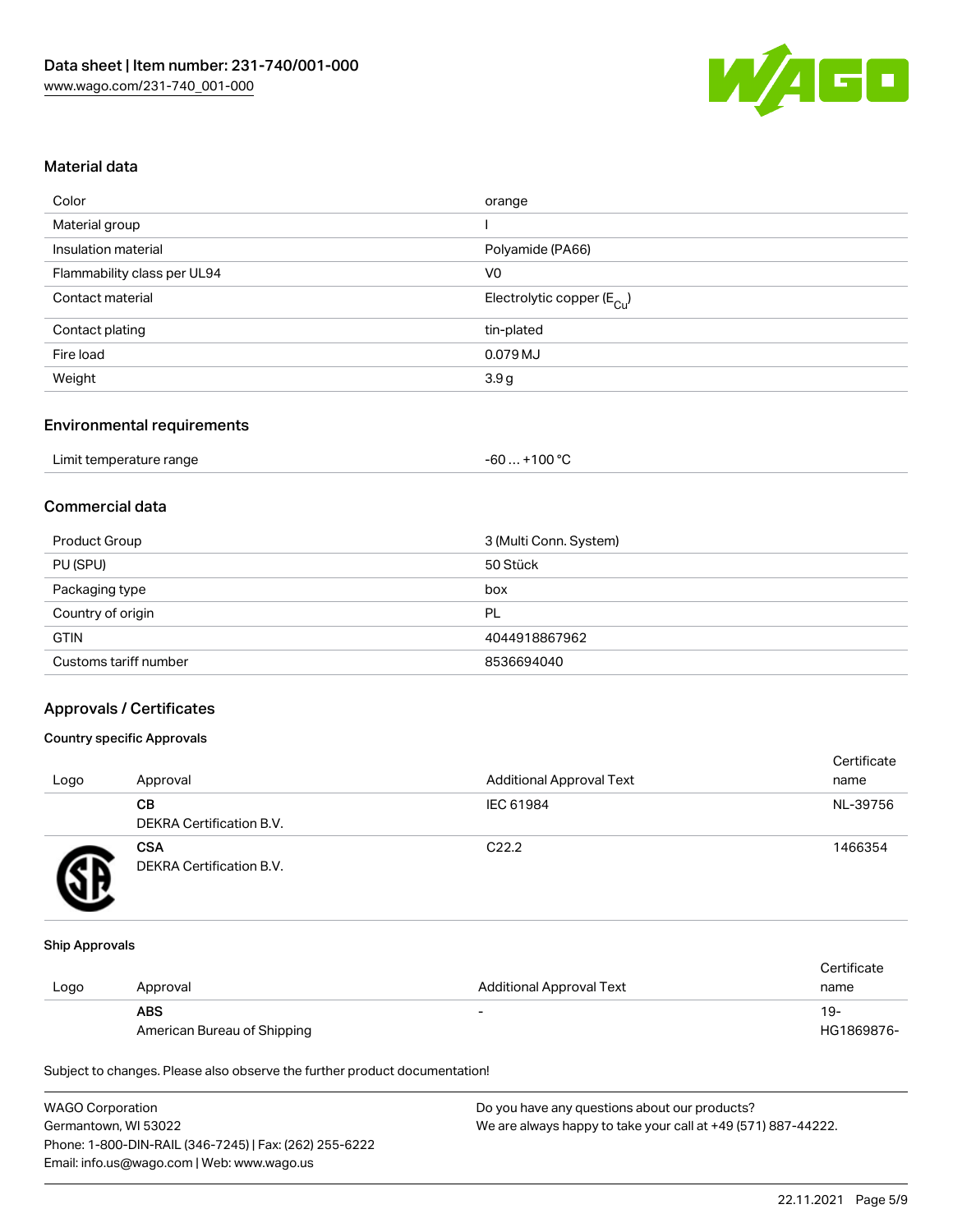

PDA

BV



BV Bureau Veritas S.A. IEC 60998 11915/D0

## UL-Approvals

| Logo | Approval                             | <b>Additional Approval Text</b> | Certificate<br>name |
|------|--------------------------------------|---------------------------------|---------------------|
| Я.   | UR<br>Underwriters Laboratories Inc. | <b>UL 1977</b>                  | E45171              |
| J    | UR<br>Underwriters Laboratories Inc. | <b>UL 1059</b>                  | E45172              |

### Counterpart

| Item no.231-710/026-000<br>1-conductor female connector; CAGE CLAMP <sup>®</sup> ; 2.5 mm <sup>2</sup> ; Pin spacing 7.62 mm; 10-pole; 2,50 mm <sup>2</sup> ;<br>orange                                     | www.wago.com/231-710<br>/026-000  |
|-------------------------------------------------------------------------------------------------------------------------------------------------------------------------------------------------------------|-----------------------------------|
| Item no.231-2710/026-000<br>2-conductor female connector; Push-in CAGE CLAMP <sup>®</sup> ; 2.5 mm <sup>2</sup> ; Pin spacing 7.62 mm; 10-pole; with<br>integrated end plate; 2,50 mm <sup>2</sup> ; orange | www.wago.com/231-2710<br>/026-000 |
| Item no.231-2710/037-000<br>2-conductor female connector; Push-in CAGE CLAMP <sup>®</sup> ; 2.5 mm <sup>2</sup> ; Pin spacing 7.62 mm; 10-pole; Lateral<br>locking levers; 2,50 mm <sup>2</sup> ; orange    | www.wago.com/231-2710<br>/037-000 |
| Item no.2231-710/031-000<br>Female plug; 10-pole; push-button; mounting flange; 12 AWG max; pin spacing 7.62 mm; 1-conductor per<br>pole; orange                                                            | www.wago.com/2231-710<br>/031-000 |
| Item no.2231-710/026-000<br>Female plug; 10-pole; push-button; 12 AWG max; pin spacing 7.62 mm; 1-conductor per pole; orange                                                                                | www.wago.com/2231-710<br>/026-000 |
| Item no.2231-710/037-000<br>Female plug; 10-pole; push-button; locking lever; 12 AWG max; pin spacing 7.62 mm; 1-conductor per<br>pole; orange                                                              | www.wago.com/2231-710<br>/037-000 |

#### Item no.231-710/027-000

Subject to changes. Please also observe the further product documentation!

WAGO Corporation Germantown, WI 53022 Phone: 1-800-DIN-RAIL (346-7245) | Fax: (262) 255-6222 Email: info.us@wago.com | Web: www.wago.us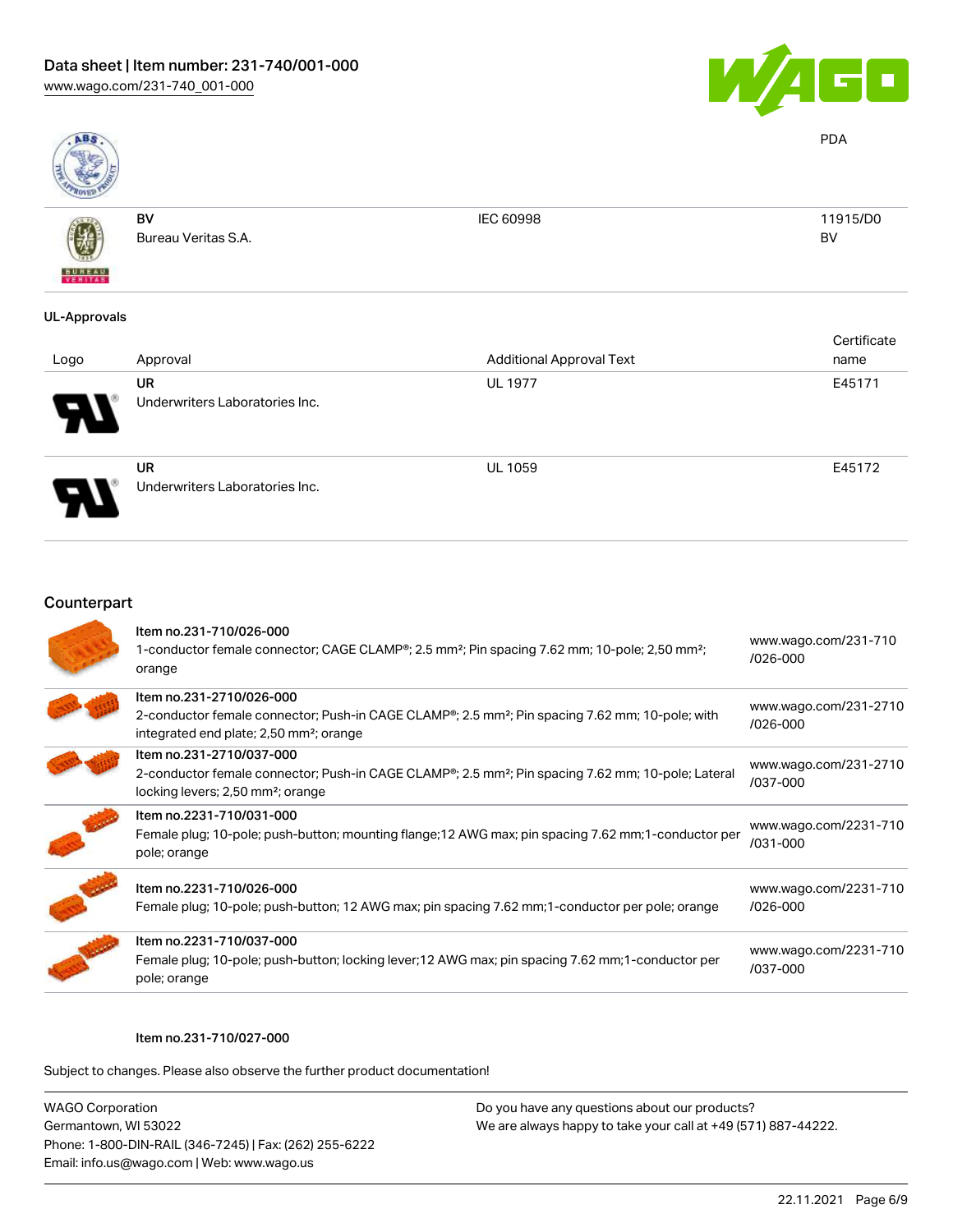[www.wago.com/231-740\\_001-000](http://www.wago.com/231-740_001-000)





1-conductor female connector; CAGE CLAMP®; 2.5 mm²; Pin spacing 7.62 mm; 10-pole; clamping collar; [www.wago.com/231-710](https://www.wago.com/231-710/027-000) 2,50 mm²; orange [/027-000](https://www.wago.com/231-710/027-000)

| Item no.231-710/037-000<br>1-conductor female connector; CAGE CLAMP <sup>®</sup> ; 2.5 mm <sup>2</sup> ; Pin spacing 7.62 mm; 10-pole; Lateral locking<br>levers; 2,50 mm <sup>2</sup> ; orange | www.wago.com/231-710<br>/037-000     |
|-------------------------------------------------------------------------------------------------------------------------------------------------------------------------------------------------|--------------------------------------|
| Item no.231-710/031-000<br>1-conductor female connector; CAGE CLAMP <sup>®</sup> ; 2.5 mm <sup>2</sup> ; Pin spacing 7.62 mm; 10-pole; clamping collar;<br>$2,50$ mm <sup>2</sup> ; orange      | www.wago.com/231-710<br>/031-000     |
| Item no.732-130/026-000<br>1-conductor female connector, angled; CAGE CLAMP <sup>®</sup> ; 2.5 mm <sup>2</sup> ; Pin spacing 7.62 mm; 10-pole; 2,50<br>mm <sup>2</sup> ; orange                 | www.wago.com/732-130<br>$/026 - 000$ |

### Optional accessories

### Coding

| Intermediate plate |                                                                  |                      |
|--------------------|------------------------------------------------------------------|----------------------|
|                    | Item no.: 231-500<br>Spacer; for formation of groups; light gray | www.wago.com/231-500 |
| Coding             |                                                                  |                      |
|                    | Item no.: 231-130<br>Coding key; snap-on type; light gray        | www.wago.com/231-130 |

# Downloads Documentation

### Additional Information

| Additional information |            |        |          |
|------------------------|------------|--------|----------|
| Technical explanations | 2019 Apr 3 | pdf    | Download |
|                        |            | 2.0 MB |          |

# CAD files

### CAD data

| 2D/3D Models 231-740/001-000      | URL | Download |
|-----------------------------------|-----|----------|
| CAE data                          |     |          |
| EPLAN Data Portal 231-740/001-000 | URL | Download |
| EPLAN Data Portal 231-740/001-000 | URL | Download |

Subject to changes. Please also observe the further product documentation!

WAGO Corporation Germantown, WI 53022 Phone: 1-800-DIN-RAIL (346-7245) | Fax: (262) 255-6222 Email: info.us@wago.com | Web: www.wago.us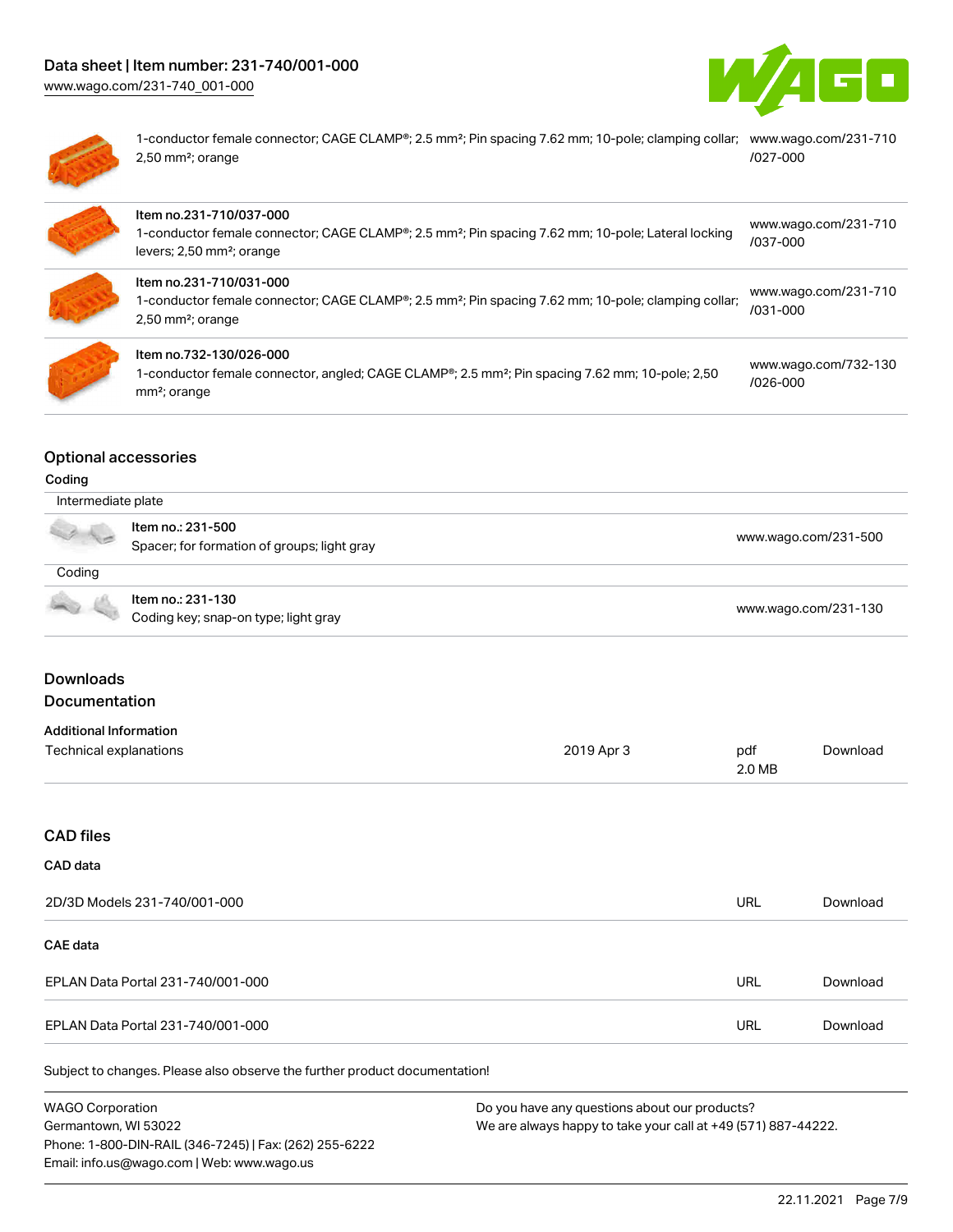ZUKEN Portal 231-740/001-000 URL [Download](https://www.wago.com/global/d/Zuken_URLS_231-740_001-000)

#### PCB Design

Symbol and Footprint 231-740/001-000

CAx data for your PCB design, consisting of "schematic symbols and PCB footprints", allow easy integration of the WAGO component into your development environment.

### Supported formats:

- $\blacksquare$ Accel EDA 14 & 15
- $\blacksquare$ Altium 6 to current version
- $\blacksquare$ Cadence Allegro
- $\blacksquare$ **DesignSpark**
- $\blacksquare$ Eagle Libraries
- $\blacksquare$ KiCad
- $\blacksquare$ Mentor Graphics BoardStation
- $\blacksquare$ Mentor Graphics Design Architect
- $\blacksquare$ Mentor Graphics Design Expedition 99 and 2000
- $\blacksquare$ OrCAD 9.X PCB and Capture
- $\blacksquare$ PADS PowerPCB 3, 3.5, 4.X, and 5.X
- $\blacksquare$ PADS PowerPCB and PowerLogic 3.0
- $\blacksquare$ PCAD 2000, 2001, 2002, 2004, and 2006
- $\blacksquare$ Pulsonix 8.5 or newer
- $\blacksquare$ STL
- $\blacksquare$ 3D STEP
- $\blacksquare$ TARGET 3001!
- $\blacksquare$ View Logic ViewDraw
- П Quadcept
- П Zuken CadStar 3 and 4
- П Zuken CR-5000 and CR-8000

PCB Component Libraries (EDA), PCB CAD Library Ultra Librarian

# Environmental Product Compliance

### Compliance Search

Environmental Product Compliance 231-740/001-000 THT male header; 1.0 x 1.0 mm solder pin; straight; Pin spacing 7.62 mm; 10-pole; orange URL [Download](https://www.wago.com/global/d/ComplianceLinkMediaContainer_231-740_001-000)

Subject to changes. Please also observe the further product documentation!

WAGO Corporation Germantown, WI 53022 Phone: 1-800-DIN-RAIL (346-7245) | Fax: (262) 255-6222 Email: info.us@wago.com | Web: www.wago.us

Do you have any questions about our products? We are always happy to take your call at +49 (571) 887-44222.





URL [Download](https://www.wago.com/global/d/UltraLibrarian_URLS_231-740_001-000)